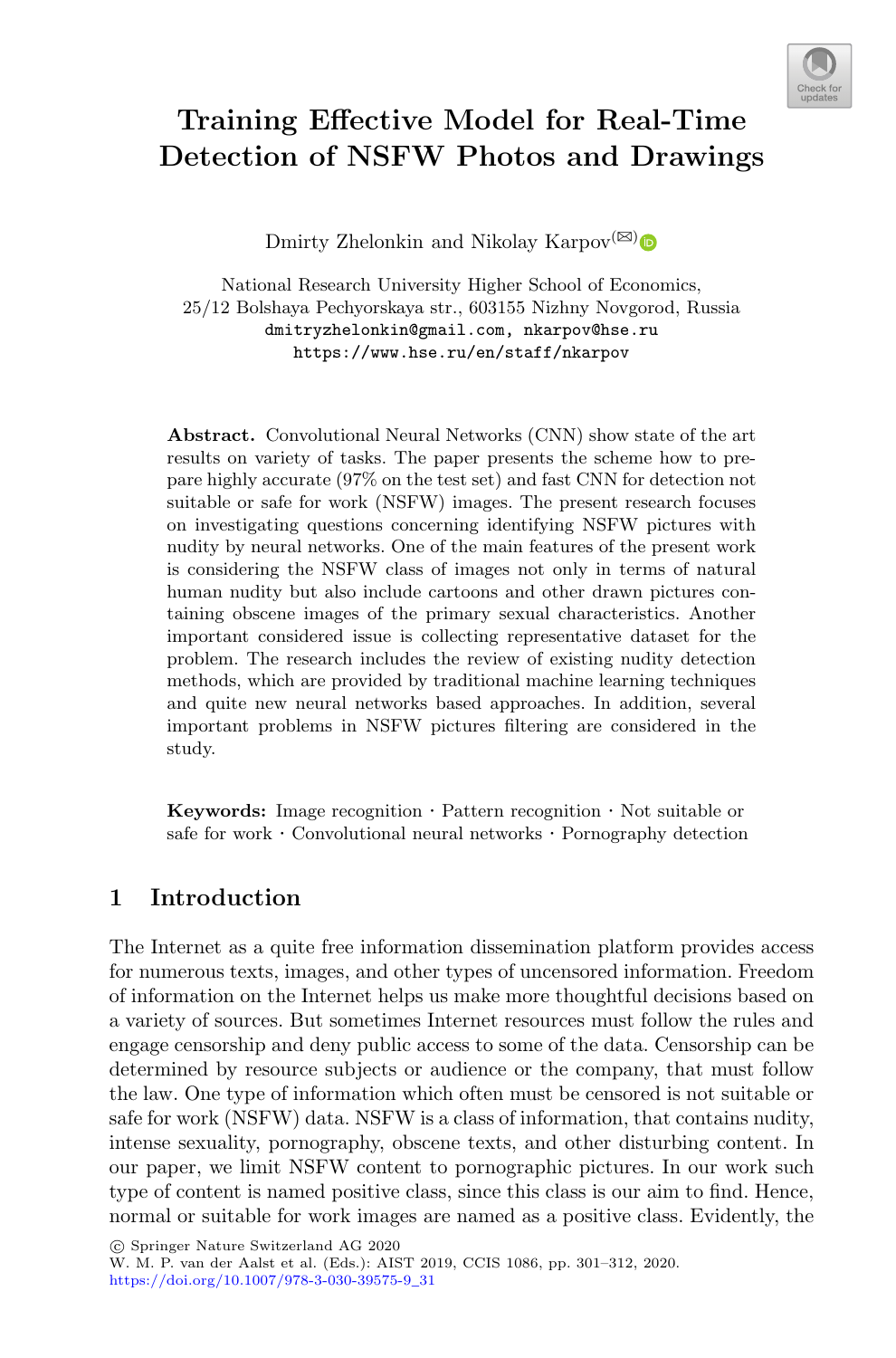NSFW filtering images problem exists for the web resources, which are opened for uploading and publishing user's content with images. If we moderate such a resource we face three main tasks. First of all, a moderation process "by hand" takes too much time to analyze all the images. Big lag between uploading picture and publishing makes web resource less attractive for users.

Secondly, it should be noted that the research is provided for the Russian market and law. The investigation of law enforcement practice leads us to the fact that there is no single-valued definition of prohibited pornographic content in different countries. To determine what is the violation of the law, and what is not, usually uses expert assessments. That is why we should take into consideration what users determine as not suitable content. As a result, the definition of such content should be wide. In this work, we use the following definition: image is not suitable for work if it contains not covered full breast's areola and genitals or part of it. These things can be drawn or photographed. Thirdly, we must minimize unsuitable pictures as much as possible. Otherwise, Internet resources can break the law or lose the audience. In other words, the aim is to minimize false positive rate, however false negative rate is less important for us.

Our experiments indicate that modern pretrained neural networks show good results in our problem on many training set configurations. As a result the most challenging task is to collect representative and diverse dataset. The dataset that most appropriate to out NSFW class definition.

The main contribution of this research is the creation of a fast automatic image pre-filtering algorithm with a minimal false positive rate. In order to archive the goal we:

- review existing nudity detection methods;
- make a procedure to collect the data for training purpose;
- train chosen neural networks;
- compare precision, recall, and speed of our approaches with others.

The remainder of this paper is organized as follows: related works overview is discussed in Sect. [2.](#page-1-0) Section [3](#page-3-0) provides information about the dataset formation procedure, while Sect. [4](#page-7-0) presents a proposed methodology, experimental evaluation measures, and the baselines. In the end, we conclude and discuss our results on the test dataset.

### <span id="page-1-0"></span>2 Background

Filtering obscene images is not a novel task. In 1996 Fleck et al. [\[1](#page-10-0)] made one of the first attempts to create an automatic NSFW image detector. In 2012, Marie Short, together with co-authors, [\[2\]](#page-10-1) conducted a study of works for 2002–2012 on filtering obscene images. Further, we observe several most important works from our point of view.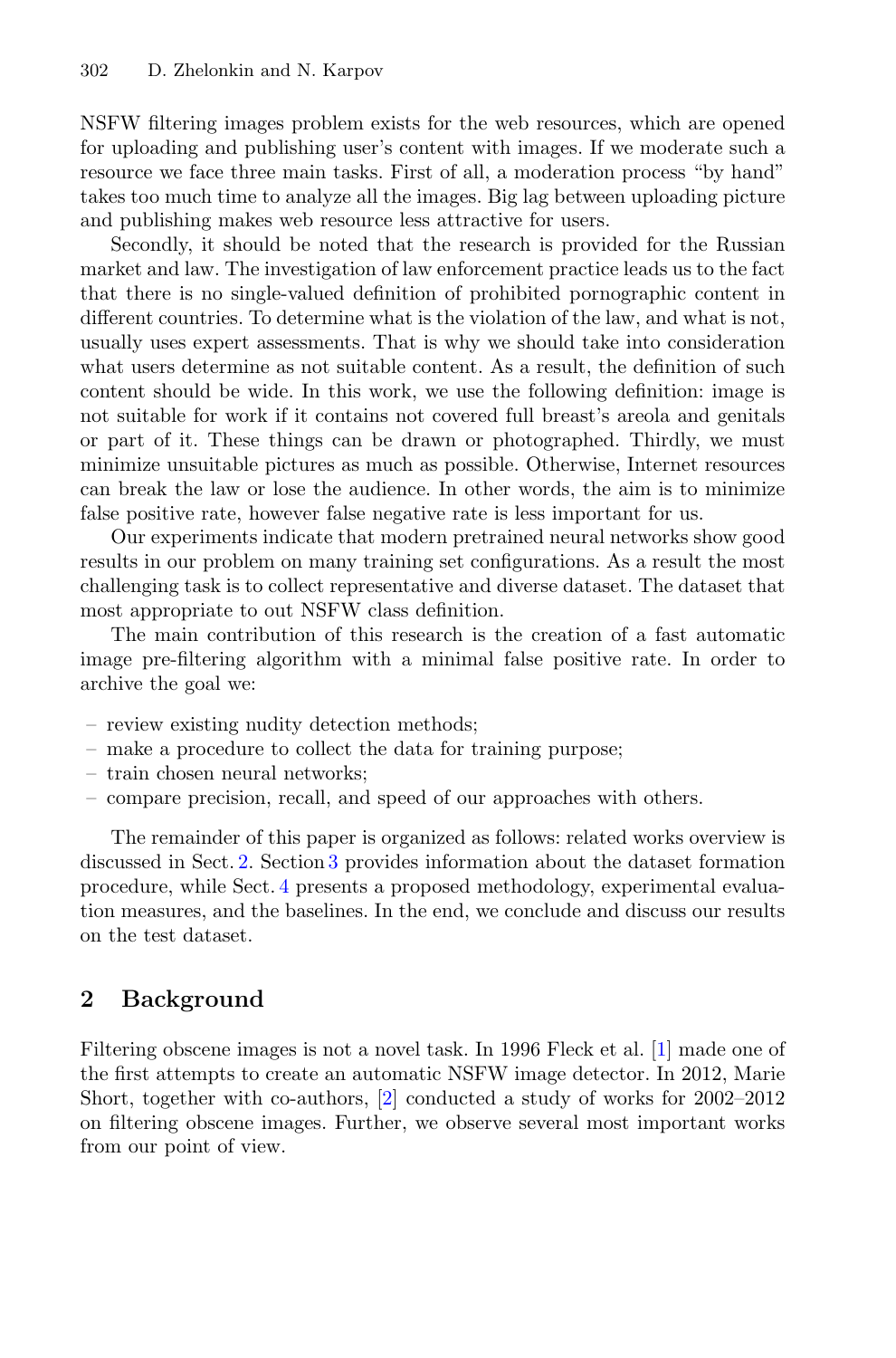#### 2.1 Skin-Based and Bag-of-Visual-Word Approaches

Approaches which are based on the search and analysis of regions with human skin are widely presented in the literature [\[1](#page-10-0),[3,](#page-10-2)[4\]](#page-10-3). For instance, Margaret Fleck and co-authors in 1996 [\[1](#page-10-0)] proposed a two-step algorithm. The first stage is the collection of images with a large proportion of pixels with a color close to the body. The second stage is a geometric analysis of "skin" areas.

Another widely used approach in the image classification task is the BoVW (Bag-of-Visual-Words). A dictionary of such features or words can be prepared in several ways. The most popular methods are SIFT (Scale-invariant feature transform) [\[5\]](#page-10-4) and SURF (Speed Up Robust Features) [\[6](#page-10-5)].

Some of the first people who applied BoVW in order to solve the problem of filtering obscene images were Deselaers with co-authors [\[7](#page-10-6)]. They showed results superior to all previous algorithms based on the search and analysis of regions with human skin. Sandra Avila et al. in 2009 [\[8](#page-10-7)] developed the BoVW based approach and suggested to add color information to SIFT features (Hue-SIFT).

#### 2.2 Convolutional Neural Networks

Today convolutional neural networks (CNN) show the best results in classification and other image tasks. The most well-known example of CNN application in the classification problem, which would significantly exceed all other algorithms, is the victory of AlexNet [\[9](#page-10-8)] in ILSVRC 2012 (ImageNet Large Scale Visual Recognition Challenge) [\[10](#page-11-0)].

The results shown on ImageNet not only allowed us to increase quality of the classification on a particular task but also allowed us to significantly improve the classification results for many other problems. It turned out that the model trained on ImageNet can be retrained (fine-tuned) for other tasks, even not only classification ones. If we consider the classical architecture of CNN, it turns out that the majority of layers in the neural network generate a feature vector. Then, machine learning model [\[9\]](#page-10-8), fully connected layers [\[11\]](#page-11-1) or convolutional layers [\[12](#page-11-2)] solve classification task based on the generated features. As a result, the network trained on ImageNet generates features that can effectively represent a variety of images and objects. Some of the most popular models are (ResNet [\[13](#page-11-3)], Inception [\[14](#page-11-4)], VGG [\[11\]](#page-11-1) and their modified versions. In this paper, we will use one of the modifications of the network Inception-Xception [\[15\]](#page-11-5), rethinking and optimization of several known CNN architectures – MobileNet [\[12](#page-11-2)] and one of the variants of the architecture ResNet – ResNet-50. All these types of CNN showed good results on the sample ImageNet, but at the same time, learns quickly because of compact and effective architectures.

In the problem of filtering pornographic images, neural networks are also used and show better results compared to other methods. One of the first successful applications of CNN for this task is the work of Muhammad Mustafa in 2015 [\[16\]](#page-11-6). He retrained two well-known architectures: AlexNet [\[9](#page-10-8)] and GoogleNet [\[17](#page-11-7)] on a sample of NPDI [\[18\]](#page-11-8). Sample NPDI is one of the few public samples for comparison of models filtering obscene images. Among newer works trained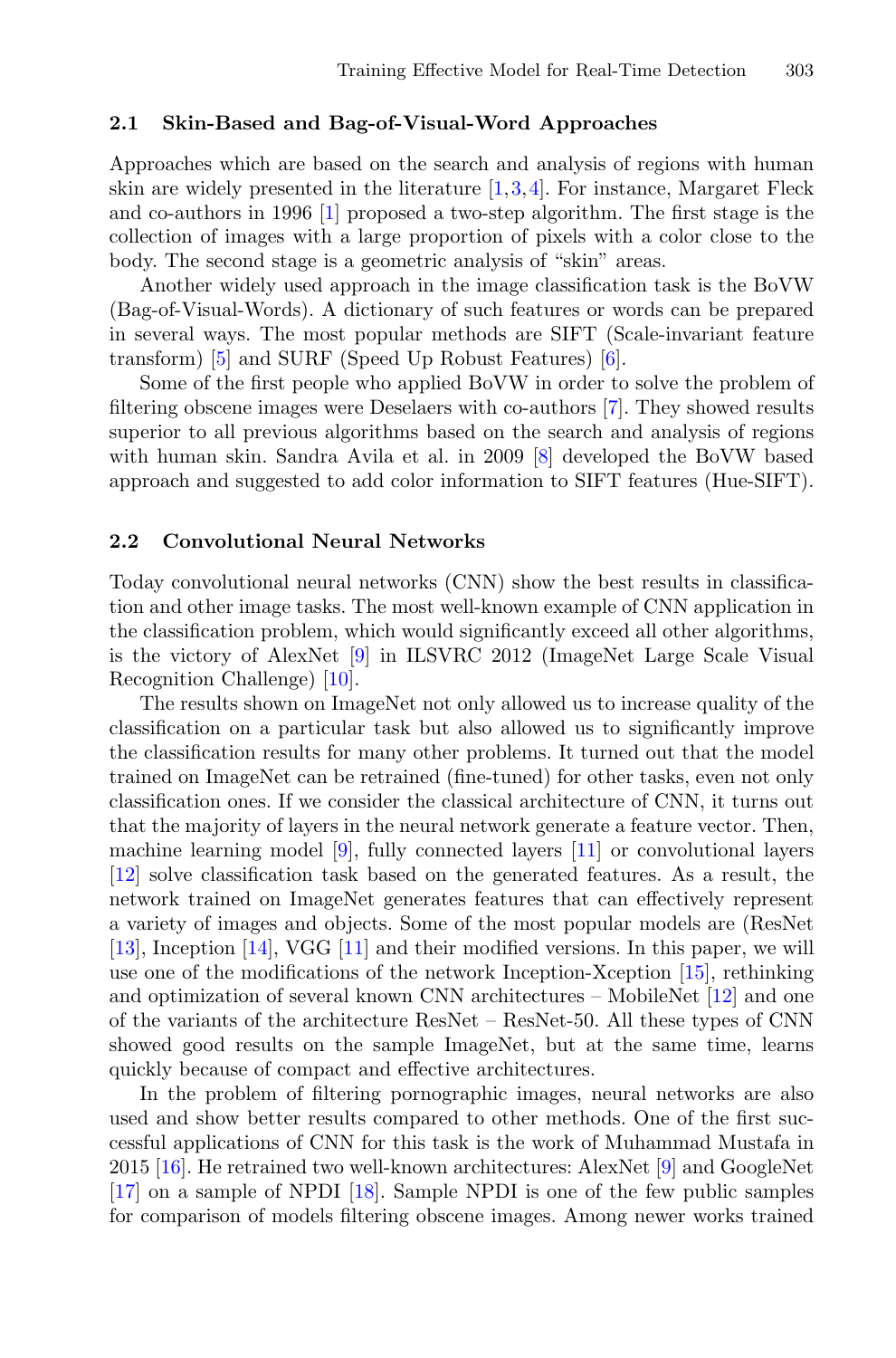on the NPDI sample, one can distinguish the work of 2017 by Maurizio Perez and co-authors [\[19](#page-11-9)]. They experimented with filtering pornographic videos using the same network architectures and slightly improved neural network training techniques, showing better results for this dataset.

Today at least two free models are available for comparison. The first model<sup>[1](#page-3-1)</sup> is the ResNet-50 network with a reduced number of folds on each layer, pretrained on ImageNet and trained by specialists from Yahoo on its own pro-prietary sample. The second model<sup>[2](#page-3-2)</sup> was trained to filter pornographic photos, not drawings. The model has the same architecture as the Yahoo network, also trained on a closed sample, but its main purpose is the classification of poses during sexual intercourse. Objective of the project is significantly different from ours, but the output of the network can be reduced to our formulation of the problem.

# <span id="page-3-0"></span>3 Dataset Formation

Generally, CNN demonstrates satisfactory results only after training on a huge dataset, but gathering sample from scratch is a challenging task since collectors should strongly identify criteria for every class, accurately choose data sources, elaborate gathering procedure and finally collect the data. All these points require time, resources and certain competencies. As a result, several carefully prepared datasets were considered.

### 3.1 Existing Datasets

There are several datasets for nudity detection task [\[8](#page-10-7)[,20](#page-11-10)]. But they are not applicable to our problem as nudity and our NSFW class definition are not the same. In other words, picture with open genitals or with quite small not covered skin area is NSFW content, but it cannot be uniquely defined as nudity. Moreover usually nudity class does not contain drawn pictures. Also, there is Pornography database [\[18\]](#page-11-8). In contrast to the previous two, this dataset contains photos and drawn pictures and determine two classes very close to ours. The dataset is a collection of films and selected frames from the films. The benign images also divided into two subclasses: "Easy" and "Difficult". We use only the frames for our task. Close investigation ofPornography database shows us several problems. The first problem is label correctness. NSFW class consists of frames from films with NSFW content, but it seems every n-th screenshots was placed into sample without label checking. But pornographic videos from the database have benign scenes at the beginning, also pornographic scenes have frames which contain only faces, interior and etc. According to our negative class criteria, 67 images from 200 randomly taken pictures from pornographic (only 33,5%) can be named as NSFW. In the same time we did not find any wrong labeled images in the positive class as a result a benign class is correct.

<span id="page-3-1"></span> $1$  [https://github.com/yahoo/open](https://github.com/yahoo/open_nsfw)\_nsfw.

<span id="page-3-2"></span> $2 \text{ https://github.com/ryanjay0/miles-deep.}$  $2 \text{ https://github.com/ryanjay0/miles-deep.}$  $2 \text{ https://github.com/ryanjay0/miles-deep.}$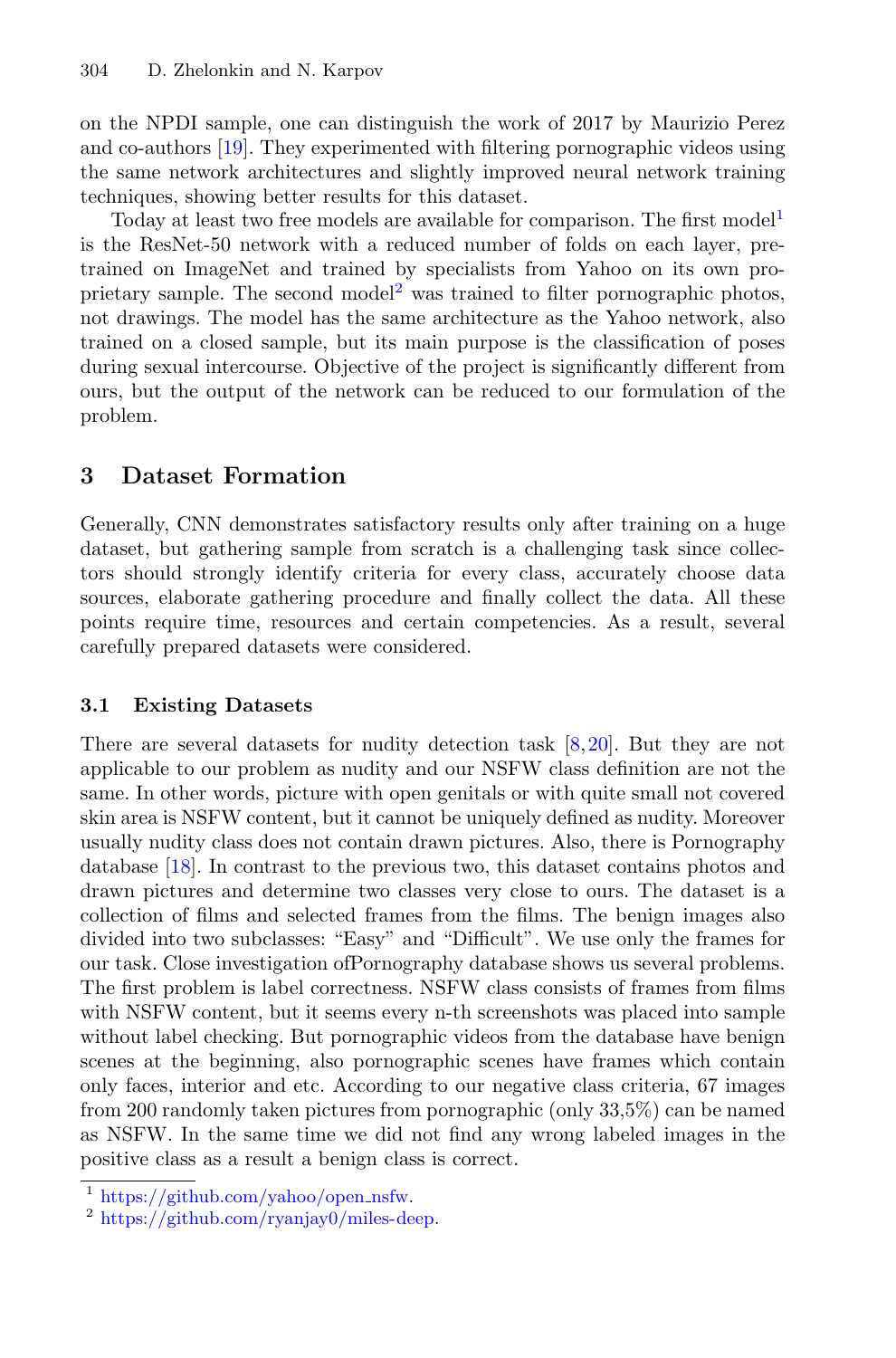The second problem is frame quality. A big part of the dynamic frames are blurred and several NSFW pictures cannot be absolutely classified by human.

The third is a size of the dataset. Pornography database has 6387 and 10340 images for negative and positive classes correspondingly. Since CNN requires huge dataset for training and clear labels we suppose that such number is not enough for training effective classifier from scratch or fine-tuning. Moreover, our NSFW definition mentioned above is wider than the negative subset of this dataset. As a result, the Pornography database is not perfectly suitable for our tasks, but it was used in several experiments. The results are presented in the Experimental Results section.

#### 3.2 Dataset Gathering Procedure

Consequently, we have to collect our own dataset. The main issue for collecting dataset is how to make it representative and able to be a good source for training classifier. In order to resolve this problem we apply an iterative procedure:

- Gather initial sample;
- Conduct a validation experiment;
- Investigate misclassified items.

If there is obvious misclassified subclass then add more images from the most problem subclass and repeat the second stage. Otherwise end procedure.

Validation experiment in the second stage is testing of fine-tuned model pretrained on ImageNet. As testing model architectures were considered some widely used neural network such as AlexNet, ResNet and Inception. Searching the best model type for validation experiment was not provided. Number of epochs determined by the moment when accuracy improvement on validation set was less than 0.005. Usually, this figure was between 3 and 10 epochs. Certainly, we can get better results if we train network longer, but we believe that such a criterion makes it possible to maintain a balance between time and result. We fine-tune only fully connected and the last convolutional layers. Intermediate dataset was split into training  $(80\%)$ , validation  $(10\%)$  and testing  $(10\%)$  sets. We explore the test set in order to observe errors and find the most problematic picture cluster. Subsets using strategy is to train network on the training data, choose the best model according to error on validation images and investigate quality on the test set.

The testing experiment strategy is not optimal, but it gives us information which helps us to improve our sample.

#### 3.3 Application of the Iterative Procedure

At the first few iterations we exclude drawn pictures from NSFW class to simplify the searching misclassified subclasses process.

First few iterations show us that we should add more safety images with big flesh color areas and with human faces. These results are quite obvious since a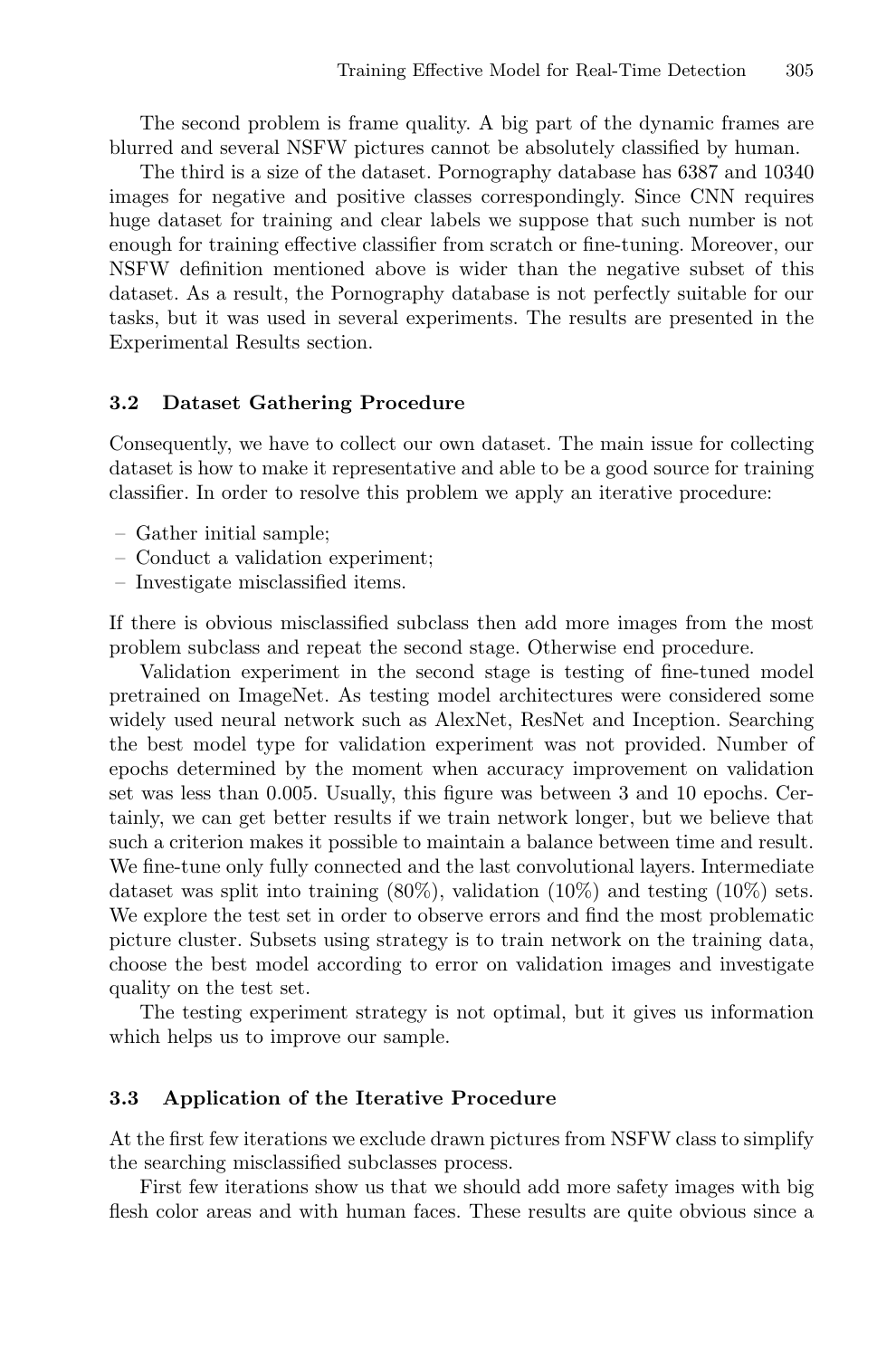huge part of NSFW images contain faces. It should be noted that every iteration network achieves more than 90% accuracy on the validation set. It can testify to the fact, that the architectures can be well trained on a specific dataset (20000 of NSFW images and 20000 of suitable data), but new examples show poor models generalizing power even with extensive use of augmentations. Since chosen architectures show great generalization on a more difficult challenge of classification of 1000 classes, we decide that the problem is in the dataset and we need to collect more data. Our aim was to collect around half a million pictures for both classes. While expanding dataset especially NSFW class we faced a problem. Whereas proven benign images are placed openly for research purposes datasets such as VOC2012, ImageNet, INRIA person and others, gathering tremendous number of pornographic images is a challenge. First of all, as it was already mentioned, there is no universal NSFW class definition. As a result, we observe that many images which are placed in pornographic resources are safe according to our definition of negative class, but at the same time, there is quite a small number of resources with similar NSFW marks as ours. As the main source of such images we used Danbooru sites and microblogs, for instance [tumblr.com.](https://www.tumblr.com) Such microblogs allow users to post any images. Some users publish NSFW images in their blogs and tag images or whole blogs. In order to collect the positive class we rely on description of those images from source, because we cannot check every image manually. We did not use prepared crawlers with collected NSFW URLs pictures<sup>[3](#page-5-0),[4](#page-5-1)</sup> since they did not exist at the time of dataset gathering formation.

From the web sites, which support picture tagging, we use images which are marked by "NSFW", "Not safe" and other similar tags or at least one tag which describes content as not suitable in our definition. From the microblogs without picture tagging we use images which are placed in microblog with the name containing NSFW keywords or phrases for example sex, naked, porno and etc.

Drawn pictures are grouped in accordance with discovered description. In other words, we firstly collect not suitable pictures according to the description. Then we gather similar in style and content drawn images, for example benign anime and hentai. And finally, we add this drawn set to the dataset and improve it by the iterative procedure. As a result, we have a structure of dataset as it is described below.

Negative class:

- 250000 photos of the real world;
- $-120000 \text{drawn pictures};$
- 35000 photos of people with big open skin areas;
- $-15000$  face images;
- 25000 photos of people in the crowd and alone;
- 5000 desert images;
- 420000 total positive sample size.

<span id="page-5-0"></span><sup>3</sup> [https://github.com/GodelBose/NSFW](https://github.com/GodelBose/NSFW_Detection) Detection.

<span id="page-5-1"></span><sup>&</sup>lt;sup>4</sup> [https://github.com/EBazarov/nsfw](https://github.com/EBazarov/nsfw_data_source_urls)\_data\_source\_urls.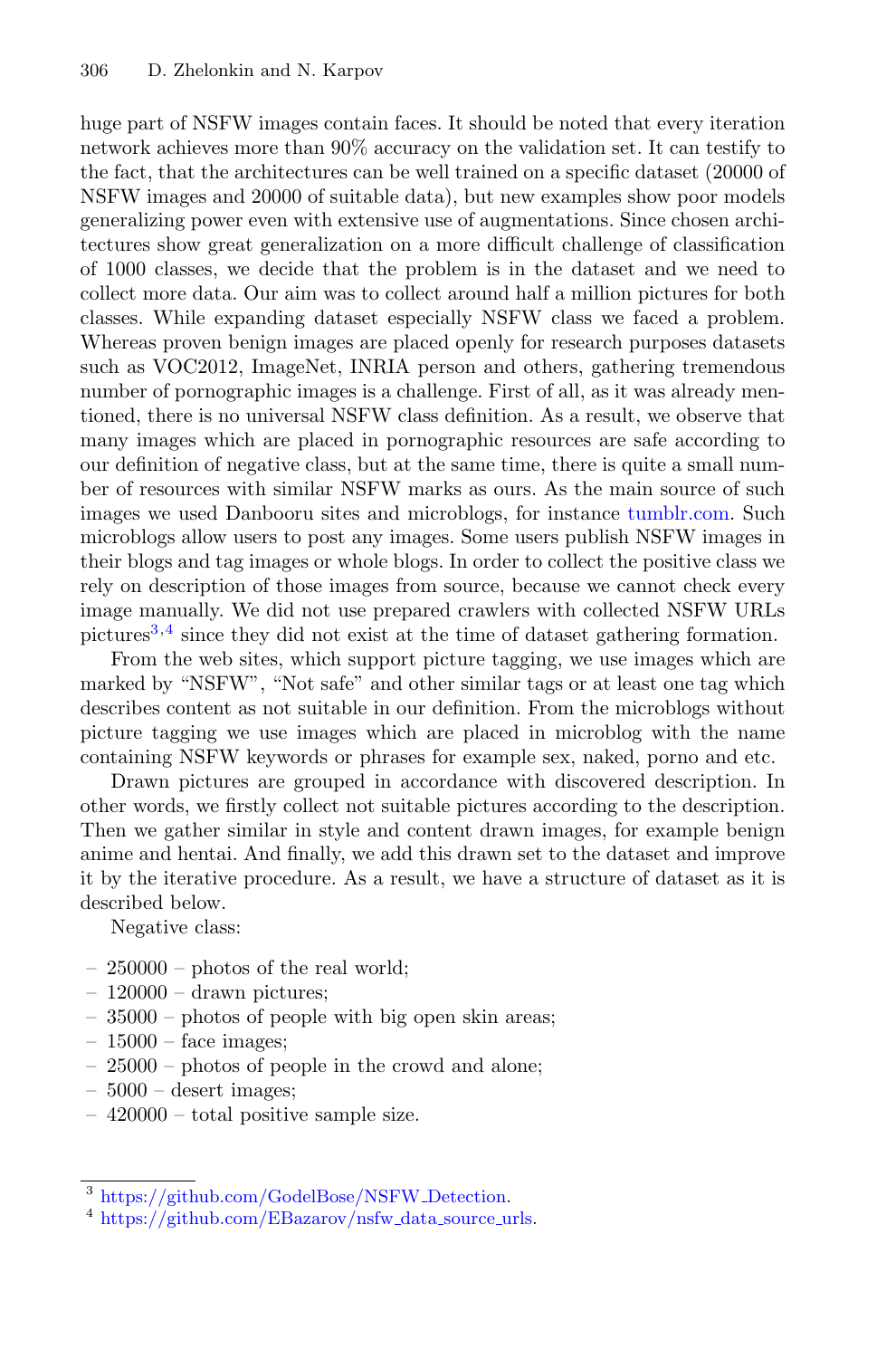Positive class:

- 300000 images with natural human nudity;
- 120000 drawn NSFW pictures;
- 420000 total negative sample size.

#### 3.4 Upgrading of Dataset A

We observe that neural networks after training on dataset A become too "strict" in terms of negative class. In other words people in bikini and other types of very open suits are constantly qualified as NSFW images by many network architectures and learning strategies. Quality metrics are presented in the Experimental Results section.

More precise investigation of dataset A shows us that there are quite a lot of examples of wrongly gathered images from negative class. It was discovered that some blogs without drawn pictures with NSFW keywords in name contain mostly erotic images with covered genitals and breast. Moreover, sometimes prohibited class definition in microblog changes over time. For instance, sometimes the author places in his blog mostly erotic images and in some time posts only images, which correspond to our NSFW class specification. Another problem appears when people mark benign pictures with few NSFW tags. We suppose that it can be explained by different understanding of what pornographic image is and a human factor. Benign images are selected on the desirable level. We haven't discovered any wrongly collected pictures for the negative class. Furthermore, networks trained on dataset A make very few mistakes in classification photos of the world. Most parts of errors are pictures that contain people in revealing clothes.

Drawn pictures have few wrongly marked instances (less than 5%), but classification quality of such images is quite poor (80% in contrast to 95% for the photos). We suppose that the reason for it is imbalanced subclasses of drawn pictures in negative class. The largest part of collected benign drawn content is anime, but positive class contains not only NSFW anime images or hentai.

As a result, we decide to upgrade dataset A by the next improvements:

- Use stronger NSFW photos gathering conditions;
- Increase benign images proportion in positive class;
- Balance drawn pictures distribution in both classes and increase its proportion in the sample.

Also, we modified conditions of NSFW content:

- From Danbooru websites, we collect images marked by "NSFW", "not safe" and other at least three similar tags which describe content as not suitable in our definition.
- From microblogs, we use image placed in microblog with a name containing NSFW keywords for example sex, porno and 98 of 100 images from this blog must be NSFW (images must be checked by the experts).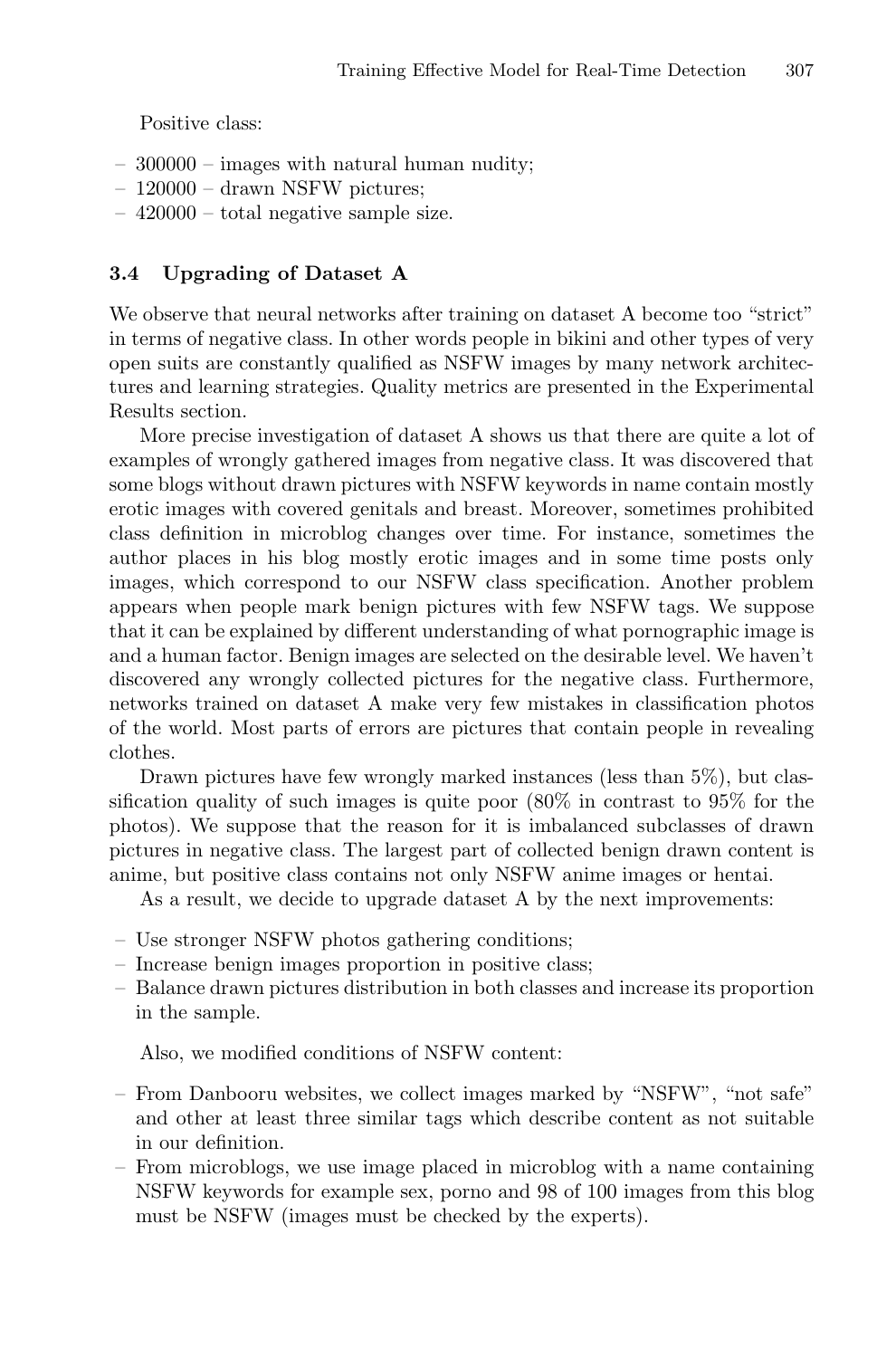Since new conditions require manual checking we were forced to reduce new sample size. Also, as we have not saved pairs "images - tags" and "image - blog name" we had to recollect positive class. The final distribution of the new sample of dataset B described below.

Negative sample:

- 30000 photos of the world;
- 24000 photos of people with big open skin areas;
- 23000 drawn pictures;
- 77000 total positive samples size.

Positive sample:

- 44000 images with natural human nudity;
- 33000 drawn NSFW pictures;
- 77000 total negative sample size.

Models trained on dataset B show more appropriate results and the last sample was chosen as the main.

# <span id="page-7-0"></span>4 Experimental Results

In this section we describe conducted experiments with the collected data and some other datasets.

### 4.1 Proposed Methodology

As it was already discussed convolutional neural networks are state of the art in various tasks. So CNN were chosen as the main classification method. For training networks fine-tuning was applied, since using pretrained networks significantly reduces training time and allows to achieve better results. Xception, MobileNet and ResNet-50 architectures were used for training, since these networks show competitive results in ILSVRC and other competitions, they are quite fast, compact and they have pretrained weights on ImageNet in Keras. We did not provide experiments with architecture modifications since vanilla networks demonstrate desirable results. Also we have limited computational budget and we cannot provide many experiments.

Most networks were trained in Keras framework with Tensorflow backend using Adam optimizer with learning rate 1e–4. We reduce learning rate by a factor 2 when validation accuracy did not improve for a three epochs. In all experiments we train networks for 100 epochs and choose the best by validation accuracy. Random flip, rotation, shear, brightness and gamma jittering augmentation techniques were used in order to improve generalization power. We convert Yahoo model in Keras for fine-tuning. Also Caffe framework was applied for testing vanilla Yahoo and Miles-Deep pretrained networks.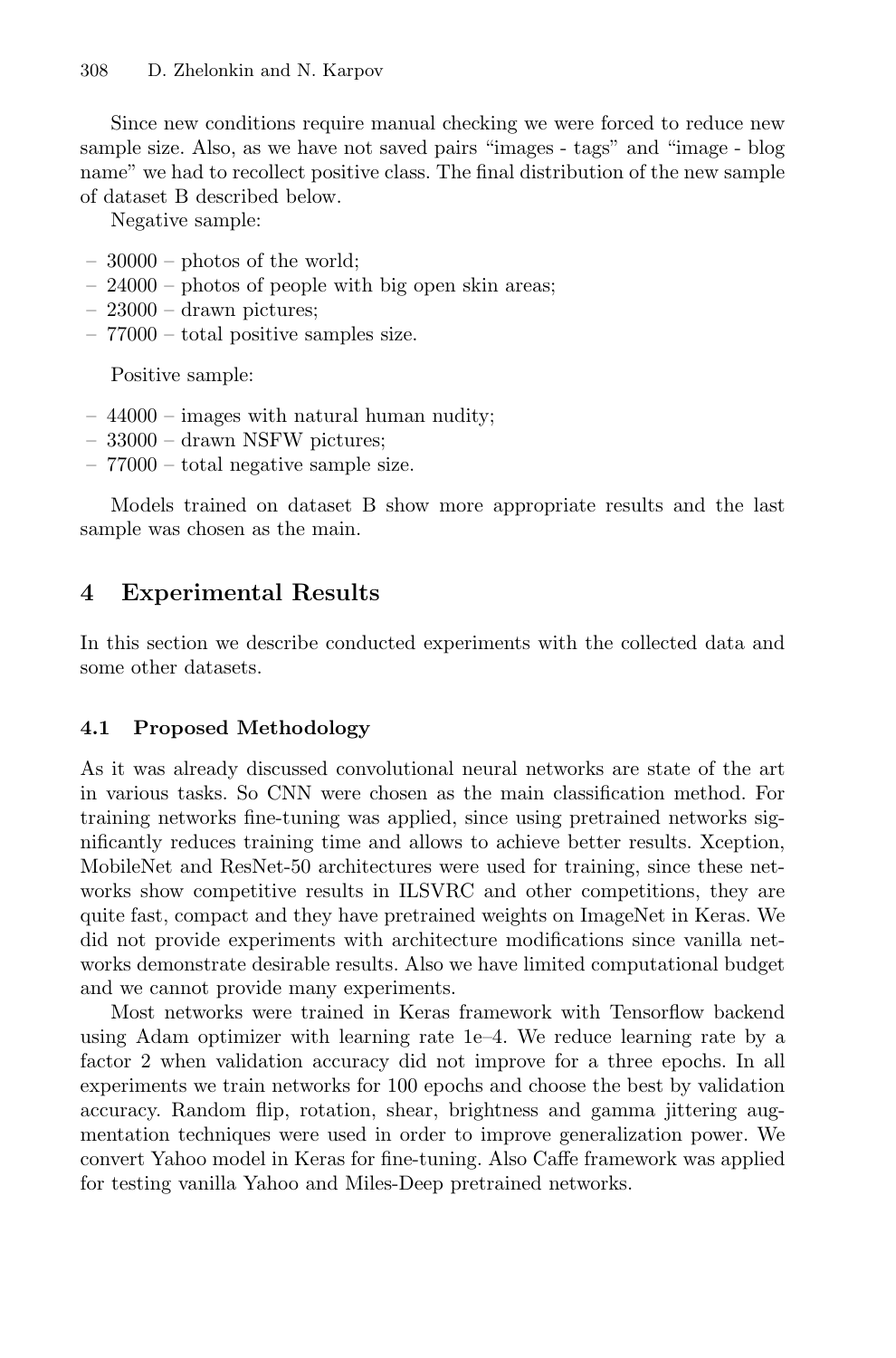#### 4.2 Evaluation Measure

In order to evaluate proposed approach we run several experiments and write the results of the experiments to the Table [1.](#page-8-0) Columns "Precision (neg/pos)" and "Recall (neg/pos)" show precision and recall of testing negative and positive subsets correspondingly. For other two columns "Recall for NSFW photos" and "Recall for NSFW drawings" we split the testing positive NSFW subset into photos and drawn pictures respectively.

| Architecture             | Procedure                | Frame-<br>work | Precision<br>(neg/pos) | Recall<br>(neg/pos) | Recall for<br><b>NSFW</b><br>photos | Recall for<br><b>NSFW</b><br>drawings |
|--------------------------|--------------------------|----------------|------------------------|---------------------|-------------------------------------|---------------------------------------|
| Yahoo_ResNet50_1by2      |                          | $Ca$ ffe       | 0.81/0.98              | 0.99/0.76           | 0.87                                | 0.64                                  |
| Miles-Deep_ResNet50_1by2 | $\overline{\phantom{0}}$ | $Ca$ ffe       | 0.56/0.98              | 1.0/0.19            | 0.26                                | 0.09                                  |
| Yahoo_ResNet50_1bv2      | Fine-tuning              | Keras          | 0.97/0.95              | 0.95/0.96           | 0.97                                | 0.93                                  |
| ResNet50                 | Fine-tuning              | Keras          | 0.95/0.96              | 0.96/0.95           | 0.97                                | 0.91                                  |
| ResNet50 (grayscale)     | Fine-tuning              | Keras          | 0.95/0.95              | 0.95/0.95           | 0.96                                | 0.92                                  |
| Xception                 | Fine-tuning              | Keras          | 0.96/0.98              | 0.98/0.96           | 0.97                                | 0.94                                  |
| Xception                 | Re-training              | Keras          | 0.96/0.75              | 0.86/0.97           | 0.98                                | 0.96                                  |
| MobileNet                | Fine-tuning              | Keras          | 0.95/0.94              | 0.95/0.96           | 0.97                                | 0.93                                  |

<span id="page-8-0"></span>Table 1. Evaluation on dataset B

In Table [1](#page-8-0) the first column notes a network structure like ResNet50, Xception or MobileNet. Such a name like Yahoo ResNet50 1by2 means a particular implementation of the corresponding architecture. Column "Procedure" demonstrates whether we use fine-tuning procedure, pretraining on additional data or use pretrained model as-is. All models were fine-tuned only on the dataset B and pretrained on ImageNet. In retraining procedure we pretrain model using dataset A and then fine-tuned on dataset B. Next we specify a framework which was used: Caffe or Keras. As we can see, the best precisions shown by Xception network both fine-tuned and retrained. Also, we can see that fully trained Xception network works slightly better on drawn pictures than fine-tuned one. The downside is that a fully retrained network has much less precision of NSFW class. It should be noted that MobileNet architecture shows competitive precisions. One more interesting experiment with grayscale images has been done. We evaluated, how useful color information for the networks in this task. Since we have only pretrained weights for color images, standard ResNet50 architecture was fine-tuned on 3 channel gray pictures. Surprisingly results are very close to the color modification. This fact gives us possible way to speed up inference.

Also several experiments were conducted on the NPDI dataset with Xception architecture pretrained on ImageNet. Training procedure was the same as in experiments with dataset B. We can see in Table [1](#page-8-0) that pretraining on the dataset B is better than other options. As it was already mentioned the definition of NSFW content is different from ours. Consequently using of NPDI train sample leads to metrics improvements. Also since NPDI dataset has noisy labels we did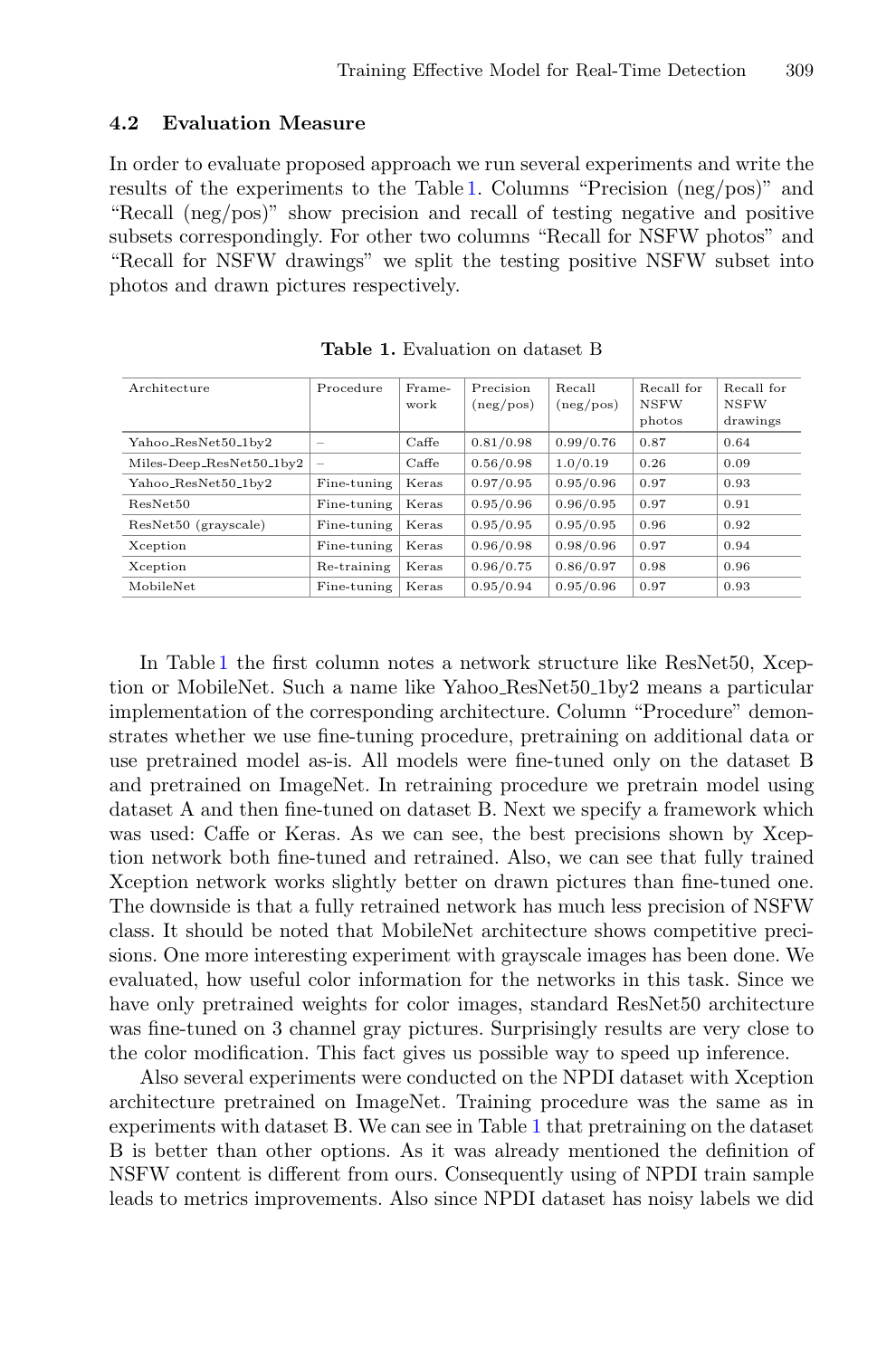| Architecture   Dataset |             | Precision $(neg/pos)$ Recall $(neg/pos)$ |           |
|------------------------|-------------|------------------------------------------|-----------|
| Xception               | <b>NPDI</b> | 0.93/0.96                                | 0.94/0.95 |
| Xception               | A           | 0.63/0.88                                | 0.85/0.69 |
| Xception               | В           | 0.92/0.76                                | 0.50/0.97 |
| Xception               |             | A; NPDI $\vert 0.91/0.91 \vert$          | 0.85/0.95 |
| Xception               |             | B; NPDI $\vert 0.95/0.98$                | 0.97/0.97 |

<span id="page-9-0"></span>Table 2. Evaluation on dataset NPDI

not try to improve these achievements or try to use NPDI as pretraining sample and only convinced of the superiority of dataset B in close task (Table [2\)](#page-9-0).

We conduct several speed tests except quality evaluation. Speed is important characteristic of algorithms especially in commercial usage. We compare several architectures on machine with NVIDIA GTX 1080, CUDA 9.0, cuDNN 7.3.1, Keras 2.2.4 and TensorFlow 1.12. It was done with 64 batch size and constant image in RAM (Random Access Memory).

As we can see in the Table [3,](#page-9-1) the slowest result shown by ResNet50. Xception architecture performs just a little bit faster. Yahoo\_ResNet50\_1by2 runs more than 2 times faster on Caffe than vanilla ResNet50 on Keras. The fastest architecture in this table is MobileNet.

| Architecture        |       | Framework   Images per second |
|---------------------|-------|-------------------------------|
| MobileNet           | Keras | 596                           |
| MobileNet $v2$ [21] | Keras | 548                           |
| Yahoo_ResNet50_1by2 | Keras | 423                           |
| $VGG$ 16            | Keras | 230                           |
| Xception            | Keras | 206                           |
| ResNet50            | Keras | 203                           |

<span id="page-9-1"></span>Table 3. Images per second performance.

If we sum up our results, Tables [1](#page-8-0) and [3](#page-9-1) demonstrate that MobileNet shows the best tradeoff between speed and quality. That is why it is chosen to run in production system. You can check the inference of our neural network on the demonstration version, which is available at fapme.me<sup>[5](#page-9-2)</sup> with Russian user interface.

# 5 Conclusion

This research is dedicated to the topic of creation of highly accurate convolutional neural network for filtering not suitable or safe for work images. As a

<span id="page-9-2"></span><sup>5</sup> [https://fapme.me.](https://fapme.me)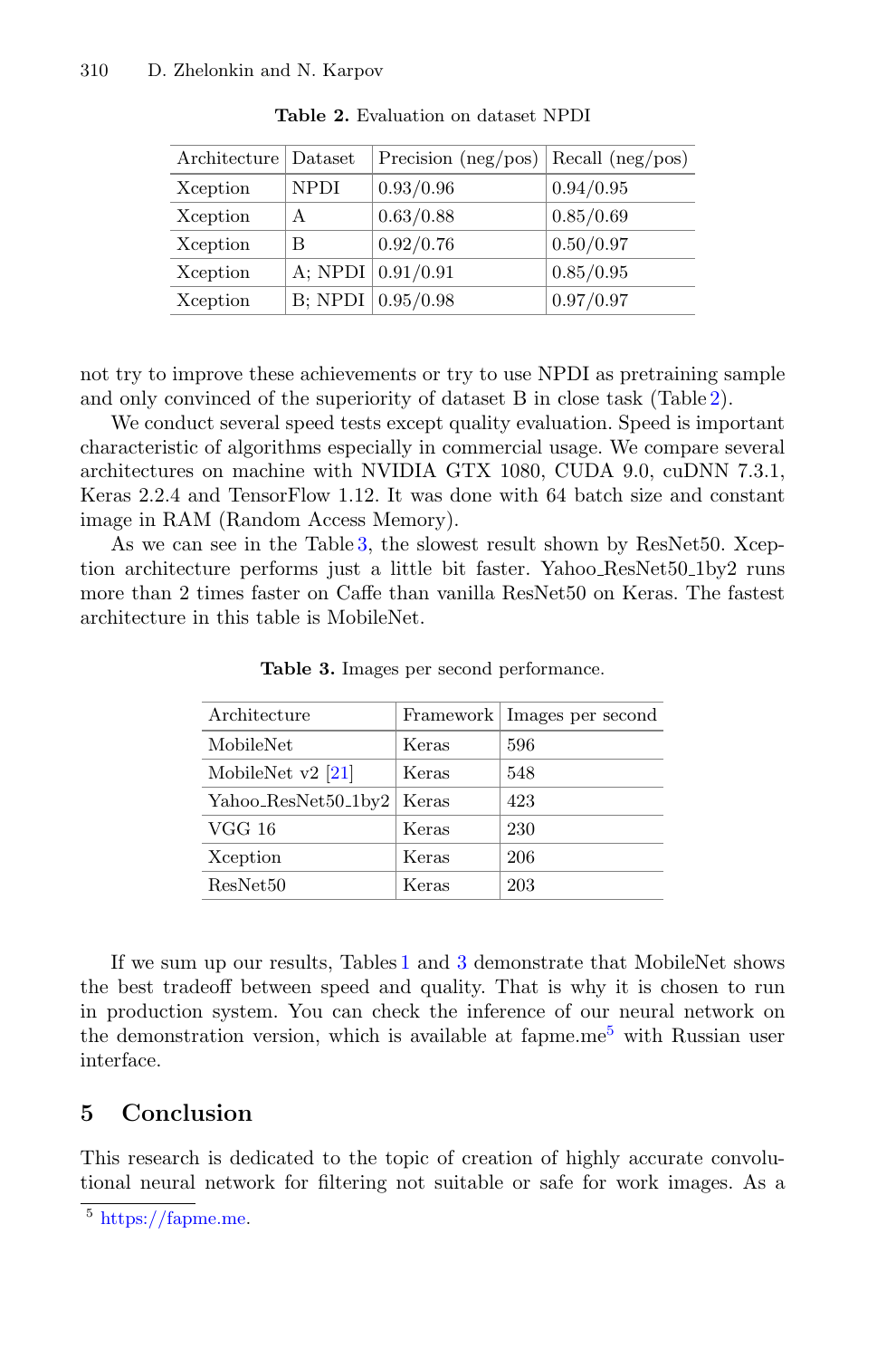NSFW class of images we consider not only photos in terms of natural human nudity, but also include cartoons and other drawn pictures containing obscene images of the primary sexual characteristics.

In order to achieve our goal, we review existing nudity detection methods which are provided by traditional machine learning techniques and quite new neural networks based approaches. In addition, several important problems in NSFW pictures filtering are considered in the study.

We have found that existing neural networks trained on NSFW the dataset achieve more than 90% accuracy on validation. Consequently the most challenging task is to collect representative and diverse dataset.

The results of the work are:

- dataset iterative collecting procedure;
- artificial neural networks trained on the dataset;
- comparison with other existing approaches.

The best tradeoff between precision, recall and speed has been achieved using pre-trained MobileNet v1 after fine-tuning procedure on our dataset.

### References

- <span id="page-10-0"></span>1. Fleck, M.M., Forsyth, D.A., Bregler, C.: Finding naked people. In: Buxton, B., Cipolla, R. (eds.) ECCV 1996. LNCS, vol. 1065, pp. 593–602. Springer, Heidelberg  $(1996)$ . [https://doi.org/10.1007/3-540-61123-1](https://doi.org/10.1007/3-540-61123-1_173)<sub>-1</sub>173
- <span id="page-10-1"></span>2. Short, M.B., Black, L., Smith, A.H., Wetterneck, C.T., Wells, D.E.: A review of Internet pornography use research: methodology and content from the past 10 years. Cyberpsychol. Behav. Soc. Netw. 15(1), 13–23 (2012)
- <span id="page-10-2"></span>3. Flores, P.I.T., Guillén, L.E.C., Prieto, O.A.N.: Approach of RSOR algorithm using HSV color model for nude detection in digital images. Comput. Inf. Sci. 4(4), 29 (2011)
- <span id="page-10-3"></span>4. Platzer, C., Stuetz, M., Lindorfer, M.: Skin sheriff: a machine learning solution for detecting explicit images. In: Proceedings of the 2nd International Workshop on Security and Forensics in Communication Systems, pp. 45–56. ACM (2014)
- <span id="page-10-4"></span>5. Lowe, D.G.: Distinctive image features from scale-invariant keypoints. Int. J. Comput. Vision 60(2), 91–110 (2004)
- <span id="page-10-5"></span>6. Bay, H., Tuytelaars, T., Van Gool, L.: SURF: speeded up robust features. In: Leonardis, A., Bischof, H., Pinz, A. (eds.) ECCV 2006. LNCS, vol. 3951, pp. 404– 417. Springer, Heidelberg (2006). [https://doi.org/10.1007/11744023](https://doi.org/10.1007/11744023_32) 32
- <span id="page-10-6"></span>7. Deselaers, T., Pimenidis, L., Ney, H.: Bag-of-visual-words models for adult image classification and filtering. In: 19th International Conference on Pattern Recognition, ICPR 2008, pp. 1–4. IEEE (2008)
- <span id="page-10-7"></span>8. Lopes, A.P.B., Avila, S.E.F.d., Peixoto, A.N.A., Oliveira, R.S., Araújo, A.d.A.: A bag-of-features approach based on hue-sift descriptor for nude detection. In: Proceedings of the XVII European Signal Processing Conference (EUSIPCO), Glasgow, Scotland (2009)
- <span id="page-10-8"></span>9. Krizhevsky, A., Sutskever, I., Hinton, G.E.: ImageNet classification with deep convolutional neural networks. In: Advances in Neural Information Processing Systems, pp. 1097–1105 (2012)